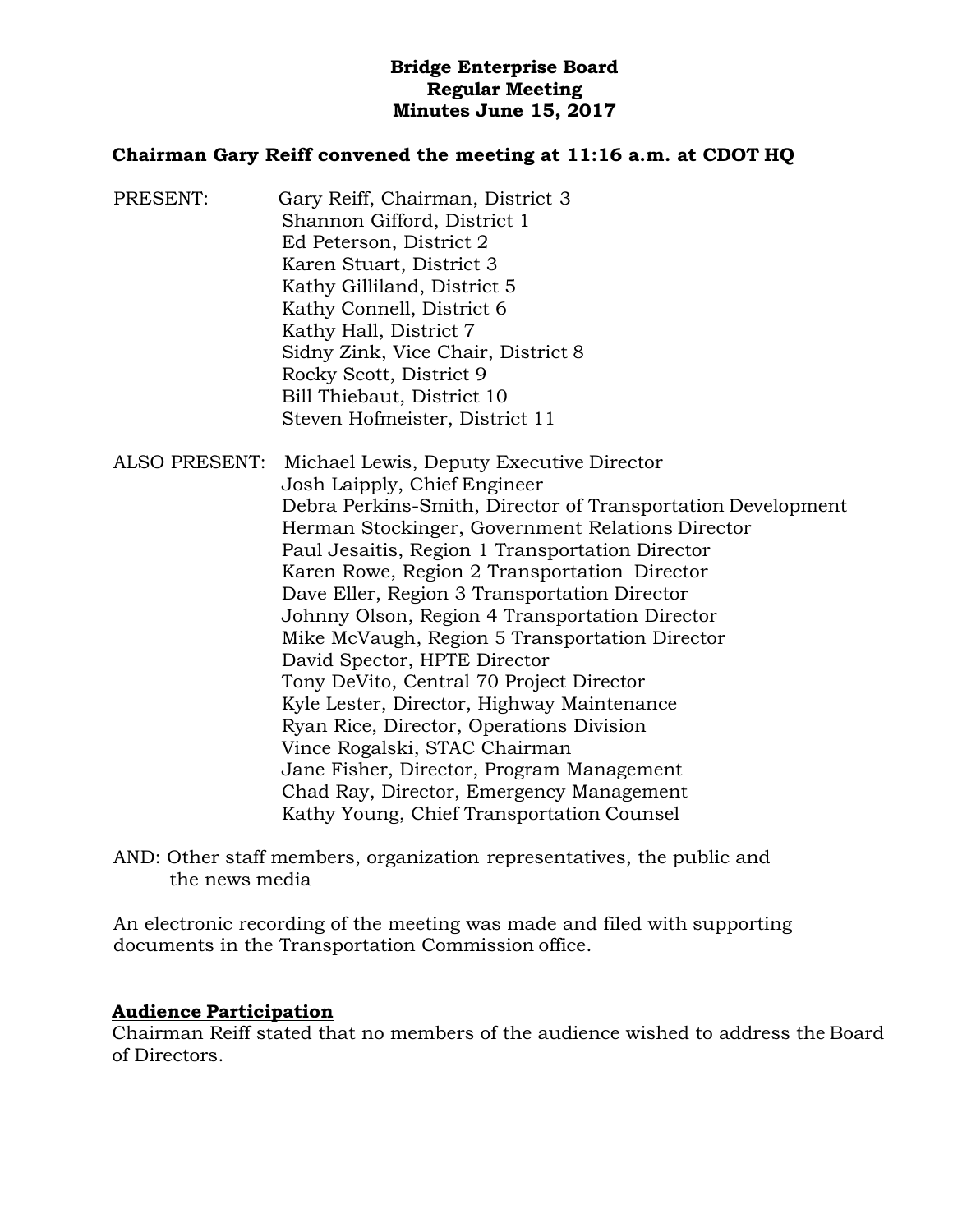### **Act on Consent Agenda**

Chairman Reiff entertained a motion to approve the Consent Agenda. Director Connell moved to approve the resolution, and Director Hall seconded the motion. Upon vote of the Board the resolution passed unanimously.

#### Resolution #BE-17-6-1

Approval of Regular Meeting Minutes for May 18, 2017.

#### Resolution #BE-17-6-2

Approving the Intra-Agency Agreement between the Colorado Department of Transportation, the Colorado High Performance Transportation Enterprise and the<br>Colorado Bridge Enterprise for the Central 70 Project.

Approved by the Transportation Commission on June 15, 2017.

WHEREAS, the General Assembly created the Colorado Bridge Enterprise ("CBE") pursuant to Section 43-4-805, C.R.S., as a government-owned business within CDOT to accelerate the repair and reconstruction of deficient bridges further defined as structures that are "poor";

WHEREAS, using the criteria outlined in the FASTER legislation, 128 bridges were originally determined to be eligible for the CBE program and the elevated portion of I-70 East corridor<br>on a bridge, known as the Viaduct, was included on that list; and

WHEREAS, on February 19, 2016 the Transportation Commission approved a governance structure between CDOT, CBE and HPTE in which CBE is the managing partner of the Central<br>70 Project ("Project") and CBE and HPTE in which CBE is the managing partner of the Central<br>70 Project ("Project") and CBE and HPTE w Agreement") with a private partner ("Developer"); and

WHEREAS, in CBE Resolution #BE-15-2-3, the CBE Board of Directors anticipated that CBE will be eligible to contribute up to \$850 million to the Project; and

WHEREAS, also in CBE Resolution #BE-15-2-3, the CBE Board of Directors, citing Transportation Commission Resolution #TC-15-2-5, directed staff to pursue delivery of the Project using a Design Build Finance Operate Maintain procurement process because the ability of this model to transfer more risk to the private sector and to offer a more predictable long term cost schedule through the structure of availability payments, minimizing future contingency and cost overrun exposure to CDOT; and

WHEREAS, CDOT and CBE have requested HPTE's involvement in the Project for a variety of benefits that CDOT will receive from implementing tolling on the Project, including, but not limited to, allowing CDOT to better manage congestion over the long term on I-70 and providing the traveling public with the choice of a new travel lane with more reliable and efficient travel times: and

WHEREAS, the Transportation Commission supports the Project and recognizes the benefits that CDOT and the State will receive from replacing the Viaduct and implementing tolling on the Project: and

WHEREAS, the Transportation Commission, the HPTE Board of Directors and the CBE Board of Directors all reviewed and approved the issuance of the Final Request for Proposals on the Central 70 Project during March 2017 board meetings; and

**WHEREAS**, CDOT, HPTE, and CBE now desire to enter into a Central 70 Intra-Agency Agreement ("Central 70 IAA" or "IAA") to further define their respective roles and responsibilities with respect to funding the construction Project and cooperation on the operation and maintenance of the Project and financial<br>obligations to each party with respect to the Project; and

WHEREAS, in an effort to assist CDOT and HPTE with financing the Project, CBE intends to enter into certain financing agreements, pursuant to which CBE will pledge amounts received by CBE from its bridge surcharge fee; and

WHEREAS, CBE currently anticipates that a portion of the financing for the Project costs could include 1) a loan of additional funds under a loan agreement between the selected developer and the U.S. Department of Transportation, by and through its Transportation accouple and the O.2 - Deptation Act ("TIFIA") Joint Program Office (the "TIFIA Loan"),<br>Infrastructure Finance and Innovation Act ("TIFIA") Joint Program Office (the "TIFIA Loan"),<br>2) an issuance of Private Activity Bonds the Project, and other lawful expenses and costs related thereto; and

WHEREAS, specifically with regard to CBE, CBE will contribute \$142 million to Project predevelopment costs and will contribute \$261 million in Milestone Payments to the Developer during the construction period per the terms of the Project Agreement; and

 $\textbf{WHEREAS},$  contemplating that other unanticipated costs may arise during the construction period for items like change orders or supervening events, the Central 70 IAA includes rovisions to allocate these incremental costs amount CDOT and CBE using an allocation based on CBE-eligible costs to total costs; and

WHEREAS, under the Central 70 IAA, CDOT will be primarily responsible for administering the Project Agreement with the Developer during the construction period and these responsibilities are more fully explained in the IAA and CBE will have certain financial budgeting and disclosure obligations; and

WHEREAS, the Central 70 IAA outlines the operations period of the Project and describes the costs that will be incurred by CDOT, HPTE, and CBE during the operating period and the responsibility among CDOT, HPTE and CBE for these costs and the IAA further describes each party's responsibilities in terms of administering the Project Agreement during the operating period; and

 $\textbf{WHERAS},$  under the IAA, during the operations period, CBE will be 100 percent responsible for the Capital Performance Payment which is the payment that repays the Developer for the debt and equity it raised to build the Project; and

WHEREAS, the total contribution by CBE to the Project has been sized to comply with CBE's funding commitment to the Project approved by the CBE Board of Directors in August 2015, absent CBE's proportionate responsibility for supervening events and other project changes: and

WHEREAS, the Central 70 IAA allocates responsibility for funding various termination amounts between CDOT, HPTE and CBE, both prior to and after financial close, depending on the situation that gives rise to a termination: and

WHEREAS, the Central 70 IAA allocates responsibility for funding various termination amounts between CDOT, HPTE and CBE, both prior to and after financial close, depending on the situation that gives rise to a termination; and

WHEREAS, pursuant to Sections 43-4-805(4), C.R.S., the Transportation Commission may authorize the transfer of money from the state highway fund to CBE to defray expenses of HPTE: and

WHEREAS, the Central 70 IAA allows for CBE to request financial support from the Transportation Commission in the form of a CDOT Backup Loan to assist CBE in fulfilling or<br>satisfy any of its obligations under the Project in the event revenues, together with any reserves, are insufficient, or projected to be insufficient, to satisfy HPTE's obligations; and

WHEREAS, CBE acknowledges that the Transportation Commission is not required by the Central 70 IAA to make any such loan, and that any determination by the Transportation Commission to make, and allocate funds for, any such loan shall be in the sole discretion of the Transportation Commission: and

WHEREAS, any loan that CDOT provides CBE under the IAA shall, notwithstanding any state fiscal rule or generally accepted accounting principle that could otherwise be interpreted to require a contrary conclusion, constitute a loan from the Transportation Commission to HPTE and shall not be considered a grant for purposes of Section 20(2)(d) of Article X of the State Constitution.

NOW THEREFORE BE IT RESOLVED, the Colorado Bridge Enterprise Board hereby approves and authorizes CBE to enter into the Central 70 Intra-Agency Agreement with CDOT and HPTE in substantially the form presented to the CBE Board and authorizes the CBE Director to execute the Central 70 IAA with such changes therein and additions thereto. not inconsistent with this Resolution, as are approved by the CBE Director (whose signature thereon shall constitute conclusive evidence of such approval).

Necmn 7 Stock tt

Herman Stockinger, Secretary Bridge Enterprise Board of Directors

 $6 - 15 - 17$